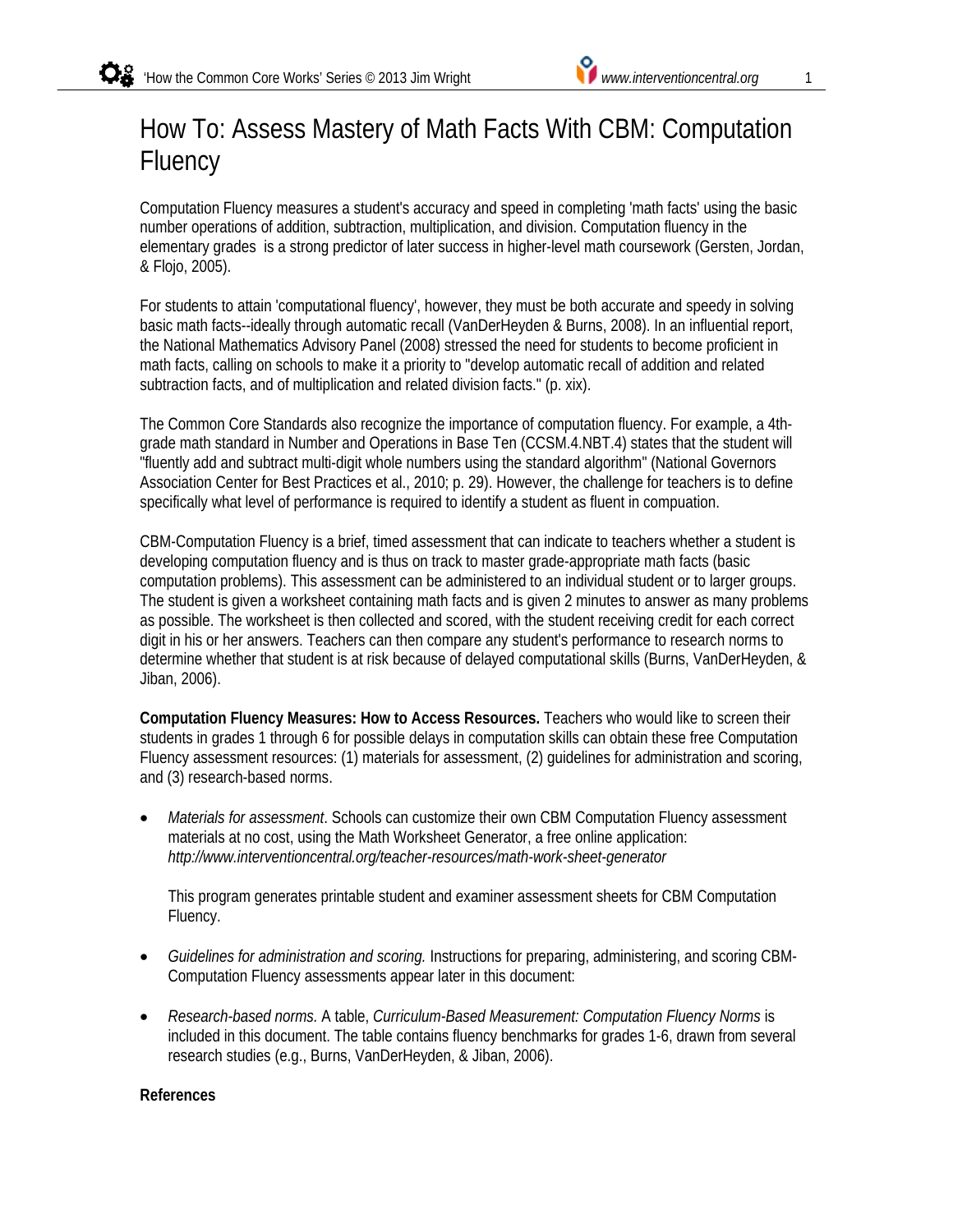Burns, M. K., VanDerHeyden, A. M., & Jiban, C. L. (2006). Assessing the instructional level for mathematics: A comparison of methods. *School Psychology Review, 35*, 401-418.

Gersten, R., Jordan, N. C., & Flojo, J. R. (2005). Early identification and interventions for students with mathematics difficulties. *Journal of Learning Disabilities, 38*, 293-304.

Hosp, M.K., Hosp, J. L., & Howell, K. W. (2007). *The ABCs of CBM.* New York: Guilford.

National Governors Association Center for Best Practices & Council of Chief State School Officers. (2010). *Common core state standards for mathematics*. Washington, DC: Authors. Retrieved from http://www.corestandards.org/

National Mathematics Advisory Panel. (2008*). Foundations for success: The final report of the National Mathematics Advisory Panel.* Washington, DC. U.S. Department of Education. Retrieved from http://www2.ed.gov/about/bdscomm/list/mathpanel/index.html

VanDerHeyden, A. M., & Burns, M. K. (2008). Examination of the utility of various measures of mathematics proficiency. Assessment for Effective Intervention, 33, 215-224.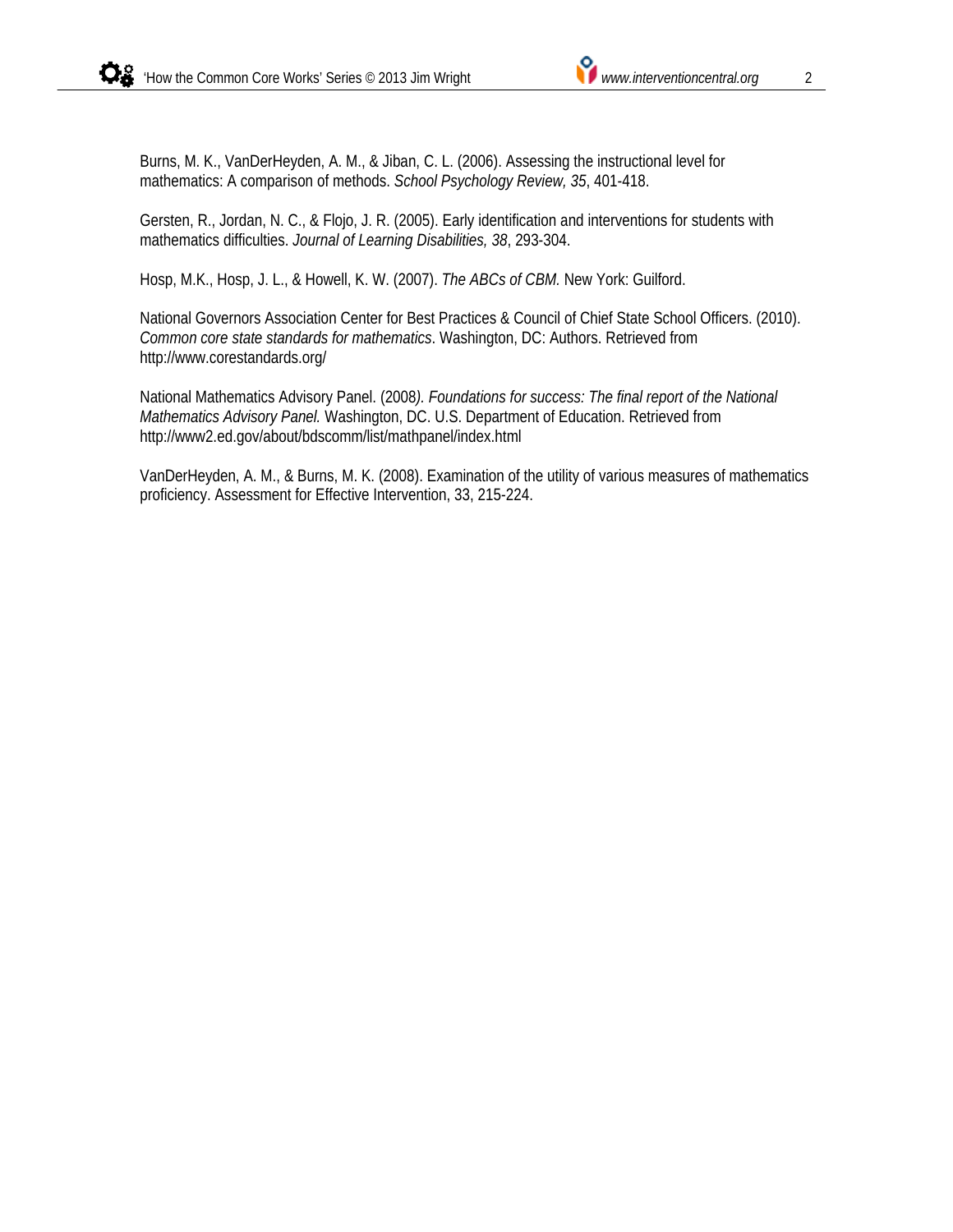# Curriculum-Based Measurement-Computation Fluency: Guidelines for Use

## **CBM-Computation Fluency: Description**

CBM-Computation Fluency measures a student's accuracy and speed in completing 'math facts' using the basic number operations of addition, subtraction, multiplication, and division. CBM-Computation Fluency probes are 2-minute assessments of basic math facts that are scored for number of 'correct digits'.

There are 2 types of CBM math probes, single-skill worksheets (those containing like problems) and multiple-skill worksheets (those containing a mix of problems requiring different math operations). Single-

skill probes give instructors good information about students' mastery of particular problem-types, while multiple-skill probes allow the teacher to test children's math competencies on a range of computational objectives during a single CBM session.

Both types of math probes can be administered either individually or to groups of students. The examiner hands the worksheet(s) out to those students selected for assessment. Next, the examiner reads aloud the directions for the worksheet. Then the signal is given to start, and students proceed to complete as many items as possible within 2 minutes. The examiner collects the worksheets at the end of the assessment for scoring.

### **CBM-Computation Fluency: Materials**

The following materials are needed to administer CBM-Computation Fluency:

- Student and examiner copies of CBM Computation Fluency Probes
- **Stopwatch**
- Pencils for students

### **CBM-Computation Fluency: Preparation**

After computational objectives have been selected, the instructor is ready to prepare math probes. The teacher may want to create single-skills probes, multiple-skill probes, or both types of CBM math worksheets. The teacher will probably want to consult the Common Core State Standards for Mathematics or district math curriculum when selecting the kinds of problems to include in the single- or multiple-skill probe.

*Creating the single-skill math probe.* As the first step in

Figure 1: A Sampling of Math Computational Goals for Addition, Subtraction, Multiplication, and Division (from Wright, 2002).

## **Addition**

Two 1-digit numbers: sums to 10 Two 3-digit numbers: no regrouping 1- to 2-digit number plus 1- to 2-digit number: regrouping

## **Subtraction**

Two 1-digit numbers: 0 to 9 2-digit number from a 2-digit number: no regrouping 2-digit number from a 2-digit number: regrouping

# **Multiplication**

Multiplication facts: 0 to 9 2-digit number times 1-digit number: no regrouping 3-digit number times 1-digit number: regrouping

# **Division**

Division facts: 0 to 9 2-digit number divided by 1-digit number: no remainder 2-digit number divided by 1-digit number: remainder

Wright, J. (2002) *Curriculum-Based Assessment Math Computation Probe Generator: Multiple-Skill Worksheets in Mixed Skills*. Retrieved from *http://www.interventioncentral.org/ teacher-resources/math-work-sheet-generator*

putting together a single-skill math probe, the teacher will select one computational objective as a guide. The worksheet, then, will consist of problems randomly constructed that conform to the computational objective chosen.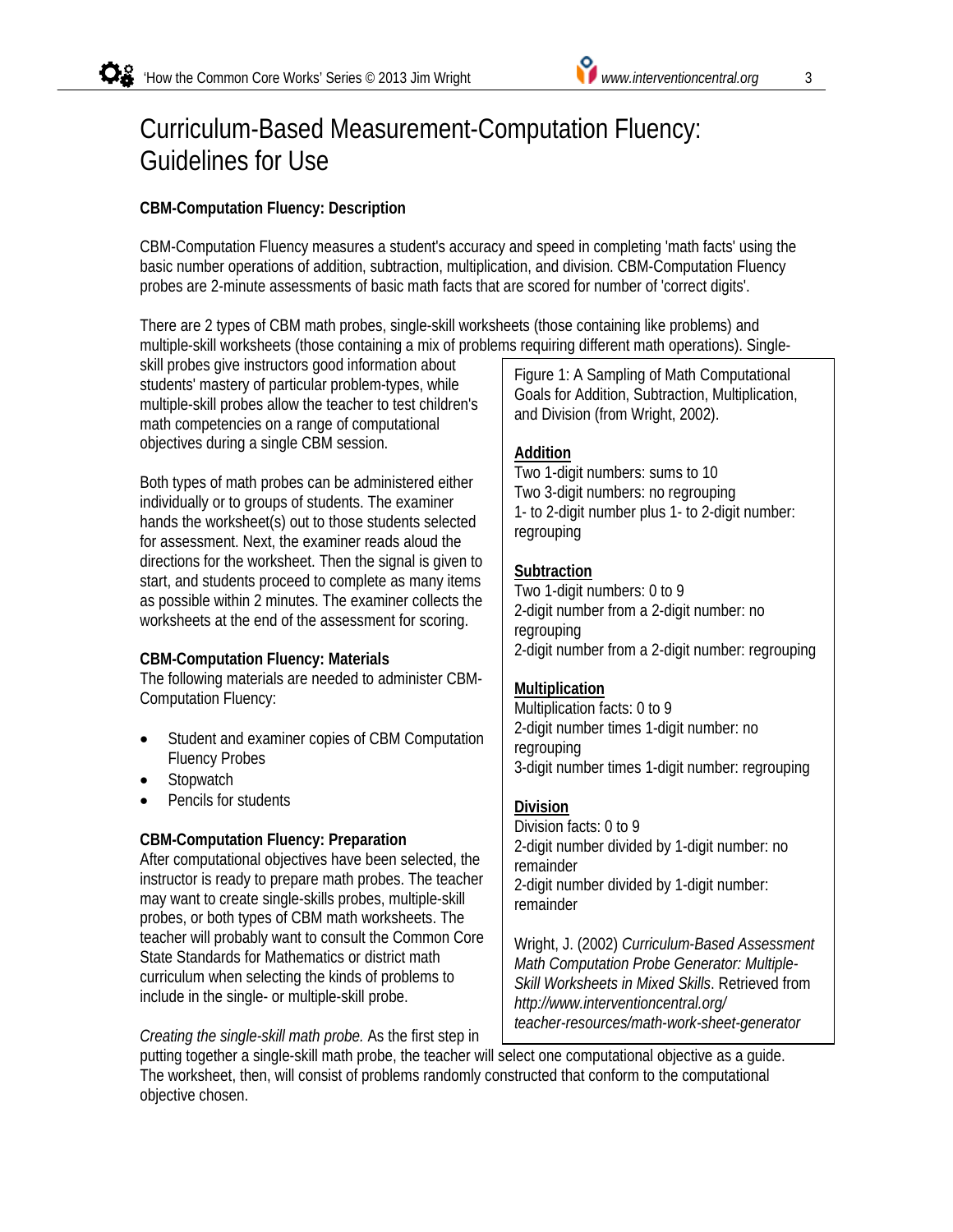Figure 2: Example of a single-skill math probe: Three to five 3- and 4-digit numbers: no regrouping

| 105          | 2031         | 111 | 634      |
|--------------|--------------|-----|----------|
| 600<br>$\pm$ | 531<br>$\pm$ | 717 | $+ 8240$ |
| २१२          | $+ 2322$     | 260 | 203      |
|              |              |     |          |

-------------------------------------------------------------------------------------------------------------------------------------------------------------------------------------------------------

*Creating the Multiple-skill Math Probe.* To assemble a multiple-skill math probe, the instructor will first select the range of math operations and of problem-types that will make up the probe. Once the computational objectives have been -------------------------------------------------------------------------------------------------------------------------------------------------------------------------------------------------------

Figure 3: Example of a multiple-skill math probe:

- *Division: 3-digit number divided by 1-digit number: no remainder*
- *Subtraction: 2-digit number from a 2-digit number: regrouping*
- *Multiplication" 3-digit number times 1-digit number: no regrouping*
- *Division: Two 3-digit numbers: no regrouping*

| 9/43 | $\overline{\phantom{0}}$ | x | $+$ | 106<br>$+$ 172<br>200 |  |
|------|--------------------------|---|-----|-----------------------|--|
|      |                          |   |     |                       |  |

chosen, the teacher can make up a worksheet of mixed math facts conforming to those objectives. Using our earlier example, the teacher who wishes to estimate the proficiency of his 4th-grade math group may decide to create a multiple-skills CBM probe. He could choose to sample only those problem-types that his students have either mastered or are presently being taught. Figure 3 shows four computation skills with matching sample problems that might appear on a worksheet of mixed math facts.

NOTE: Schools can customize their own CBM Computation Fluency assessment materials at no cost, using the Math Worksheet Generator, a free online application: *http://www.interventioncentral.org/teacher-resources/math-work-sheet-generator*

### **CBM-Computation Fluency: Directions for Administration**

- 1. The examiner distributes copies of math probes to all the students in the group, face down. (Note: These probes may also be administered individually). The examiner says to the students: "The sheets on your desk are math facts."
- 2. If the students are to complete a single-skill probe, the examiner says: "All the problems are [addition or subtraction or multiplication or division] facts."

| | | | |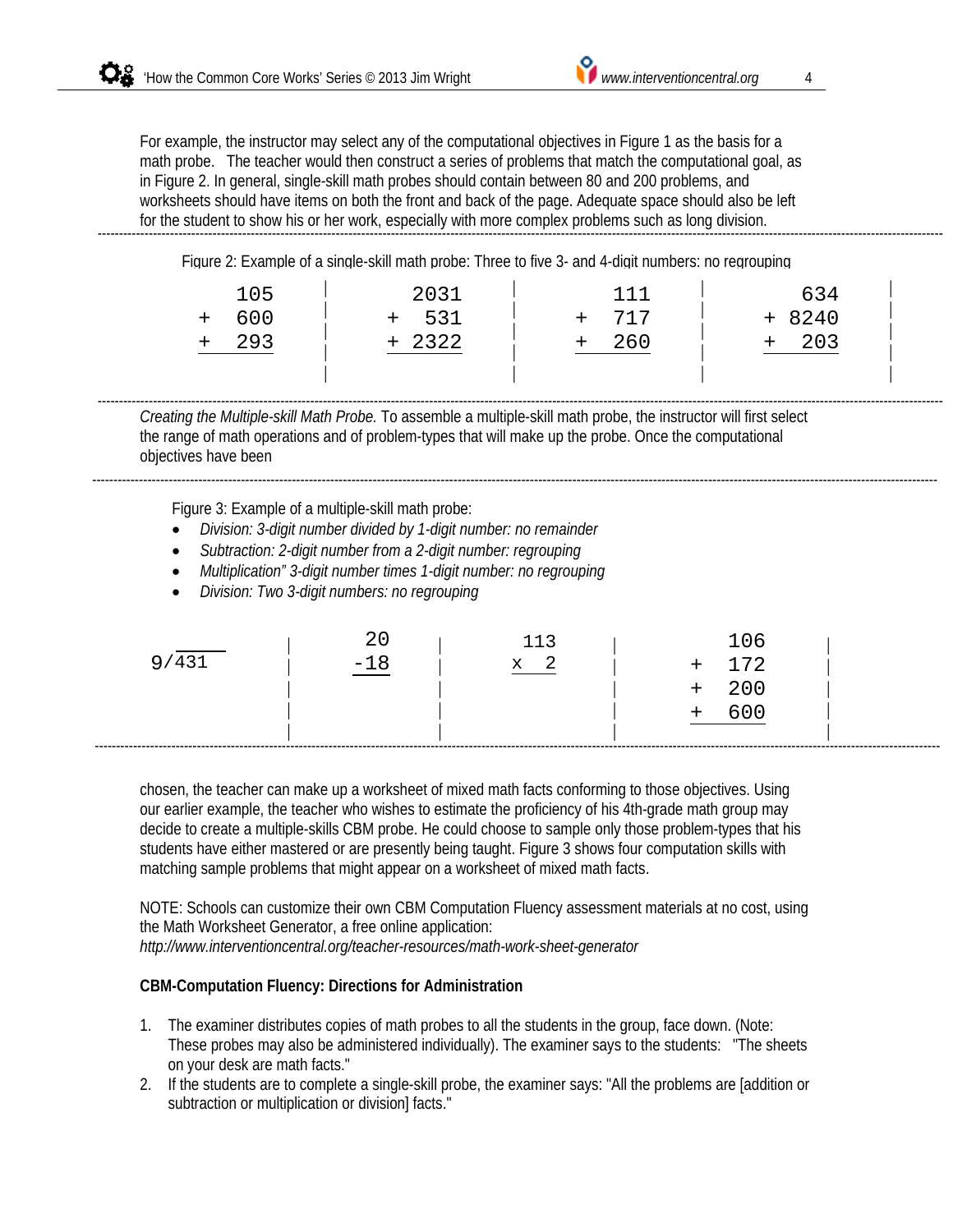If the students are to complete a multiple-skill probe, the examiner then says: "There are several types of problems on the sheet. Some are addition, some are subtraction, some are multiplication, and some are division [as appropriate]. Look at each problem carefully before you answer it."

- 3. The examiner then says: "When I say 'begin', turn the worksheet over and begin answering the problems. Start on the first problem on the left on the top row [point]. Work across and then go to the next row. If you can't answer a problem, make an 'X' on it and go to the next one. If you finish one side, go to the back. Are there any questions? ".
- 4. The examiner says 'Start' and starts the stopwatch. While the students are completing worksheets, the examiner and any other adults assisting in the assessment circulate around the room to ensure that students are working on the correct sheet and that they are completing problems in the correct order (rather than picking out only the easy items)..
- 5. After 2 minutes have passed, the examiner says, "Stop" and collects the CBM computation probes for scoring.
- 6. *Initial Assessment:* If the examiner is assessing the student for the first time, the examiner administers a total of 3 computation probes during the session using the above procedures and takes the median (middle) score as the best estimate of the student's computation fluency. *Progress-Monitoring:* If the examiner is monitoring student growth in computation (and has previously collected CBM-Computation Fluency data), only one computation probe is given in the session.

#### **CBM-Computation Fluency: Directions for Practice**

If the student is not yet familiar with CBM-Computation Fluency probes, the teacher can administer one or more practice computation probes (using the administration guidelines above) and provide coaching and feedback as needed until assured that the student fully understands the assessment.

#### **CBM-Computation Fluency: Scoring Guidelines**

Traditional approaches to computational assessment usually give credit for the total number of correct answers appearing on a worksheet. If the answer to a problem is found to contain one or more incorrect digits, that problem is marked wrong and receives no credit. In contrast to this all-or-nothing marking system, CBM assigns credit to each individual correct digit appearing in the solution to a math fact.

On the face of it, a math scoring system that awards points according to the number of correct digits may appear unusual, but this alternative approach is grounded in good academic-assessment research and practice. By separately scoring each digit in the answer of a computation problem, the instructor is better able to recognize and to give credit for a student's partial math competencies. Scoring computation problems by the digit rather than as a single answer also allows for a more minute analysis of a child's number skills.

Imagine, for instance, that a student was given a CBM math probe consisting of addition problems, sums less than or equal to 19 (incorrect digits appear in boldface and italics): -------------------------------------------------------------------------------------------------------------------------------------------------------------------------------------------------------

------------------------------------------------------------------------------------------------------------------------------------------------------------------------------------------------------- 105 + 600 + 293 9*8*8 | | | | | 2031 + 531 + 2322 4884 | | | | | 111 + 717 + 260 108*7* | | | | | 634 + 8240 + 203 9*0*77 | | | | |

Figure 4: Example of completed problems from a single-skill math probe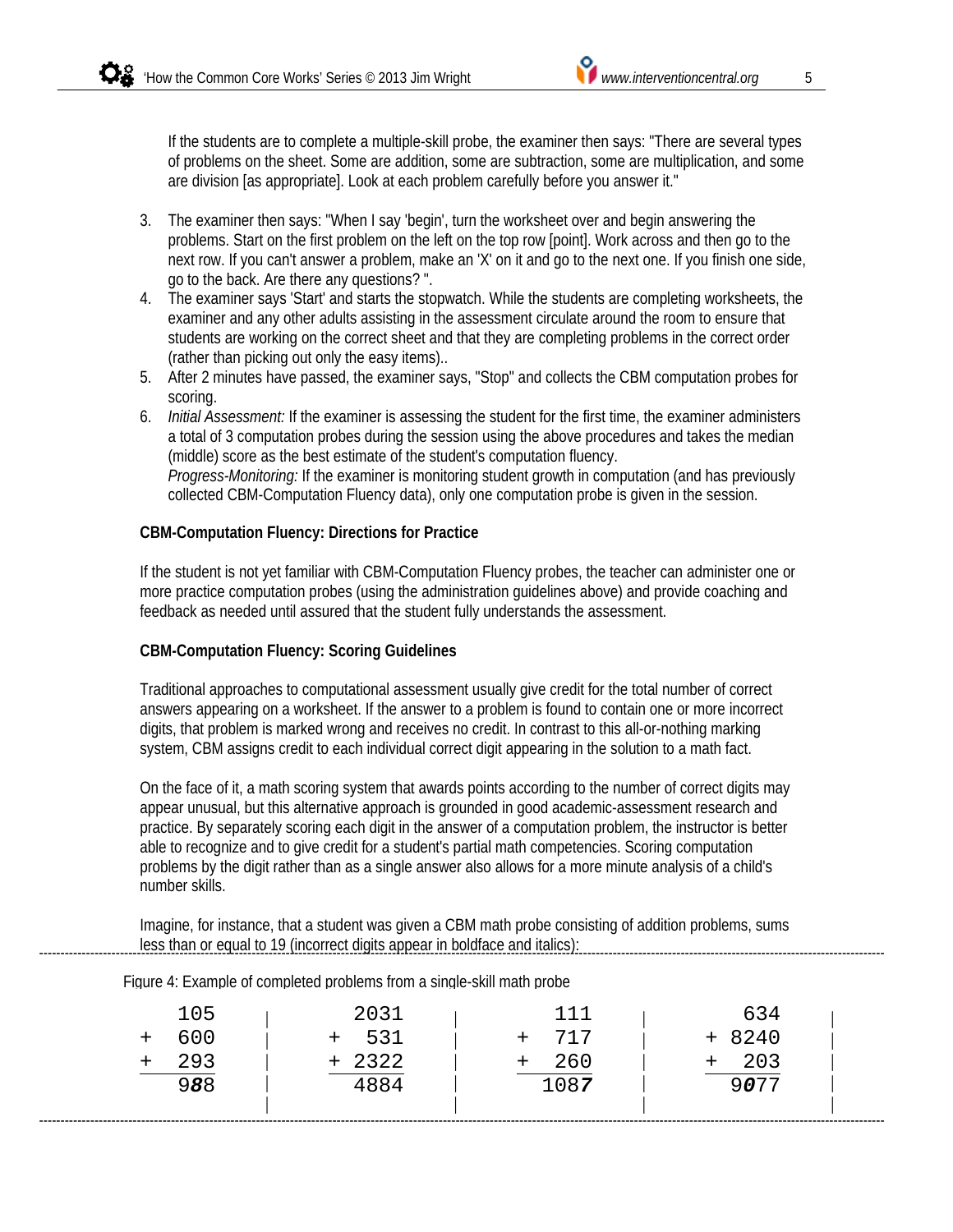If the answers in Figure 4 were scored as either correct or wrong, the child would receive a score of 1 correct answer out of 4 possible answers (25 percent). However, when each individual digit is scored, it becomes clear that the student actually correctly computed 12 of 15 possible digits (80 percent). Thus, the CBM procedure of assigning credit to each correct digit demonstrates itself to be quite sensitive to a student's emerging, partial competencies in math computation.

The following scoring rules will aid the instructor in marking single- and multiple-skill math probes:

- Individual correct digits are counted as correct. Reversed or rotated digits are not counted as errors unless their change in position makes them appear to be another digit (e.g., 9 and 6).
- Incorrect digits are counted as errors.

Digits that appear in the wrong place value, even if otherwise correct, are scored as errors. Evample

| $-$ | "873" is the correct answer to this problem, but no |
|-----|-----------------------------------------------------|
| 97  | credit can be given since the addition of the 0     |
| x9  | pushes the other digits out of their proper place-  |
|     | $\overline{8730}$ $\leftarrow$ value positions.     |
|     |                                                     |

• The student is given credit for "place-holder" numerals that are included simply to correctly align the problem. As long as the student includes the correct space, credit is given whether or not a "0" has actually been inserted.

Example

| 55                   |                                                          |
|----------------------|----------------------------------------------------------|
|                      |                                                          |
| $\times$ 82          | Since the student correctly placed 0 in the "place-      |
| 110                  | holder" position, it is given credit as a correct digit. |
| $4400 \triangleleft$ | Credit would also have been given if the space           |
| 4510                 | were reserved but no 0 had been inserted.                |
|                      |                                                          |

 In more complex problems such as advanced multiplication, the student is given credit for all correct numbers that appear below the line.

| Example                   |                                                                                                                    |
|---------------------------|--------------------------------------------------------------------------------------------------------------------|
| 33                        |                                                                                                                    |
| x 28<br>264<br>660<br>924 | Credit is given for all work below the line. In this<br>example, the student earns credit for 9 correct<br>digits. |

 Credit is not given for any numbers appearing above the line (e.g., numbers marked at the top of number columns to signify regrouping).

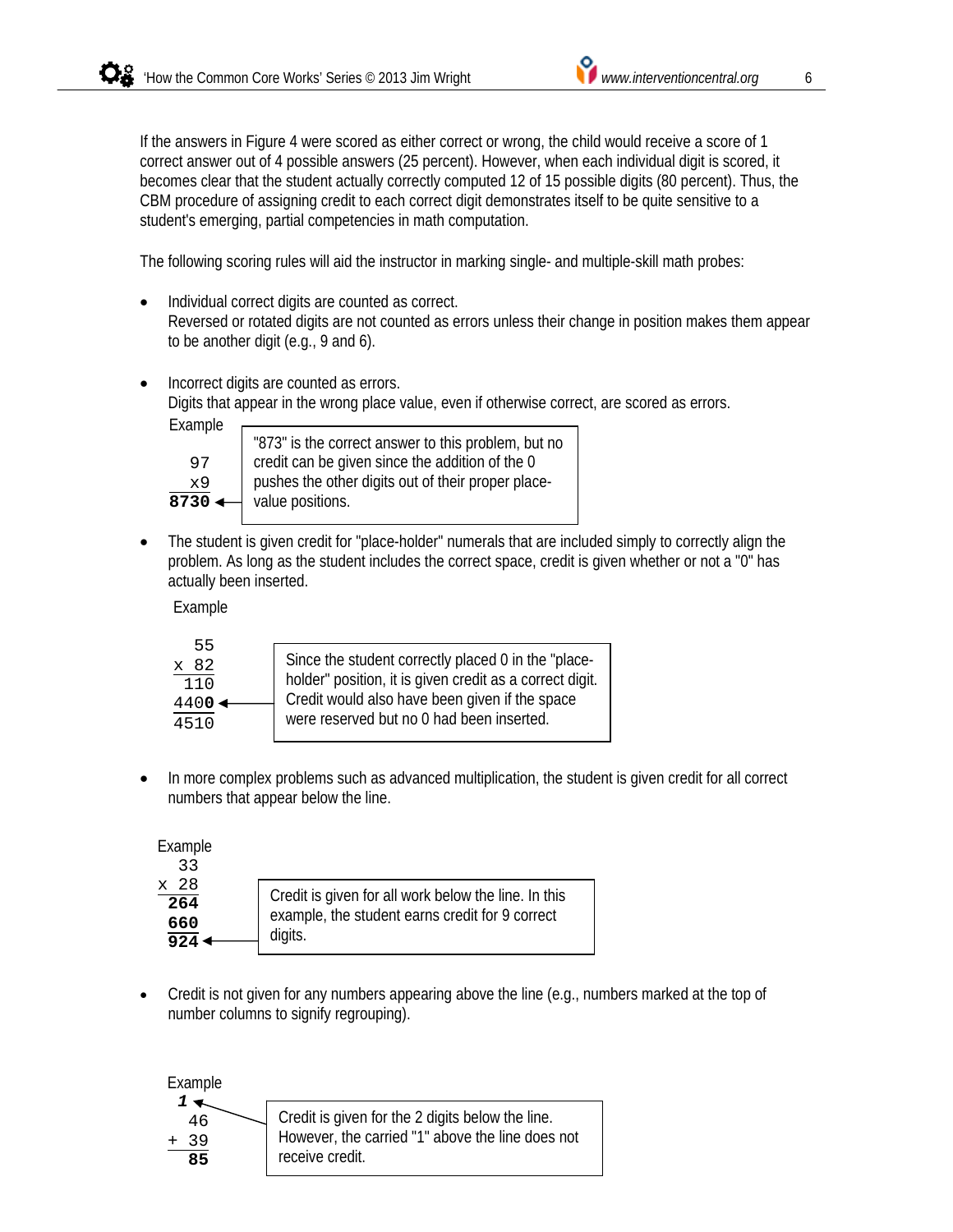

# Curriculum-Based Measurement: Computation Fluency Norms (Burns, VanDerHeyden, & Jiban, 2006; Deno & Mirkin, 1977; Fuchs & Fuchs, 1993; Fuchs & Fuchs, n.d.)\*

**CBM-Computation Fluency** measures a student's accuracy and speed in completing 'math facts' using the basic number operations: addition, subtraction, multiplication, and division. CBM-Computation Fluency probes are 2-minute assessments of basic math facts that are scored for number of 'correct digits'. **NOTE:** The norms for grades 2-5 presented below are for 1 minute, while the norms for grades 1 and 6 are for 2 minutes. To use any of the 1-minute norms, (1) administer and score a standard 2-minute Computation Fluency probe; (2) divide that student score by 2; and then (3) compare that converted student score to the appropriate 1-minute norm within grades 2-5 (Burns, VanDerHeyden, & Jiban, 2006).

| Grade | End of Year Benchmark: Correct Digits | <b>Weekly Growth:</b> | <b>Weekly Growth:</b> |  |
|-------|---------------------------------------|-----------------------|-----------------------|--|
|       | per 2 Mins                            | 'Realistic'           | 'Ambitious'           |  |
|       | (Fuchs & Fuchs, n.d.)                 | (Fuchs & Fuchs, 1993) | (Fuchs & Fuchs, 1993) |  |
| ▰     |                                       | 0.3                   | 0.5                   |  |

| Grade | <b>Performance Level</b> | <b>Correct Digits per 1</b><br>Min<br>(Burns, VanDerHeyden, &<br>Jiban, 2006) | <b>Weekly Growth:</b><br>'Realistic'<br>(Fuchs & Fuchs, 1993) | <b>Weekly Growth:</b><br>'Ambitious'<br>(Fuchs & Fuchs, 1993) |
|-------|--------------------------|-------------------------------------------------------------------------------|---------------------------------------------------------------|---------------------------------------------------------------|
|       | <b>Mastery</b>           | More than 31                                                                  |                                                               |                                                               |
| 2     | Instructional            | $14 - 31$                                                                     | 0.3                                                           | 0.5                                                           |
|       | Frustration              | Less than 14                                                                  |                                                               |                                                               |
|       | <b>Mastery</b>           | More than 31                                                                  |                                                               |                                                               |
|       | Instructional            | 14-31                                                                         | 0.3                                                           | 0.5                                                           |
|       | Frustration              | Less than 14                                                                  |                                                               |                                                               |
|       | <b>Mastery</b>           | More than 49                                                                  |                                                               |                                                               |
|       | Instructional            | 24-49                                                                         | 0.75                                                          | 1.2                                                           |
|       | Frustration              | Less than 24                                                                  |                                                               |                                                               |
|       | <b>Mastery</b>           | More than 49                                                                  |                                                               |                                                               |
|       | Instructional            | 24-49                                                                         | 0.75                                                          | 1.2                                                           |
|       | Frustration              | Less than 24                                                                  |                                                               |                                                               |

| Grade | <b>Performance Level</b> | <b>Correct Digits</b><br>per 2 Mins<br>(Deno & Mirkin, 1977) | <b>Weekly Growth:</b><br>'Realistic'<br>(Fuchs & Fuchs, 1993) | <b>Weekly Growth:</b><br>'Ambitious'<br>(Fuchs & Fuchs, 1993) |
|-------|--------------------------|--------------------------------------------------------------|---------------------------------------------------------------|---------------------------------------------------------------|
|       | <b>Mastery</b>           | More than 79                                                 |                                                               |                                                               |
| 6     | Instructional            | $40 - 79$                                                    | 0.45                                                          | 1.0                                                           |
|       | Frustration              | Less than 40                                                 |                                                               |                                                               |